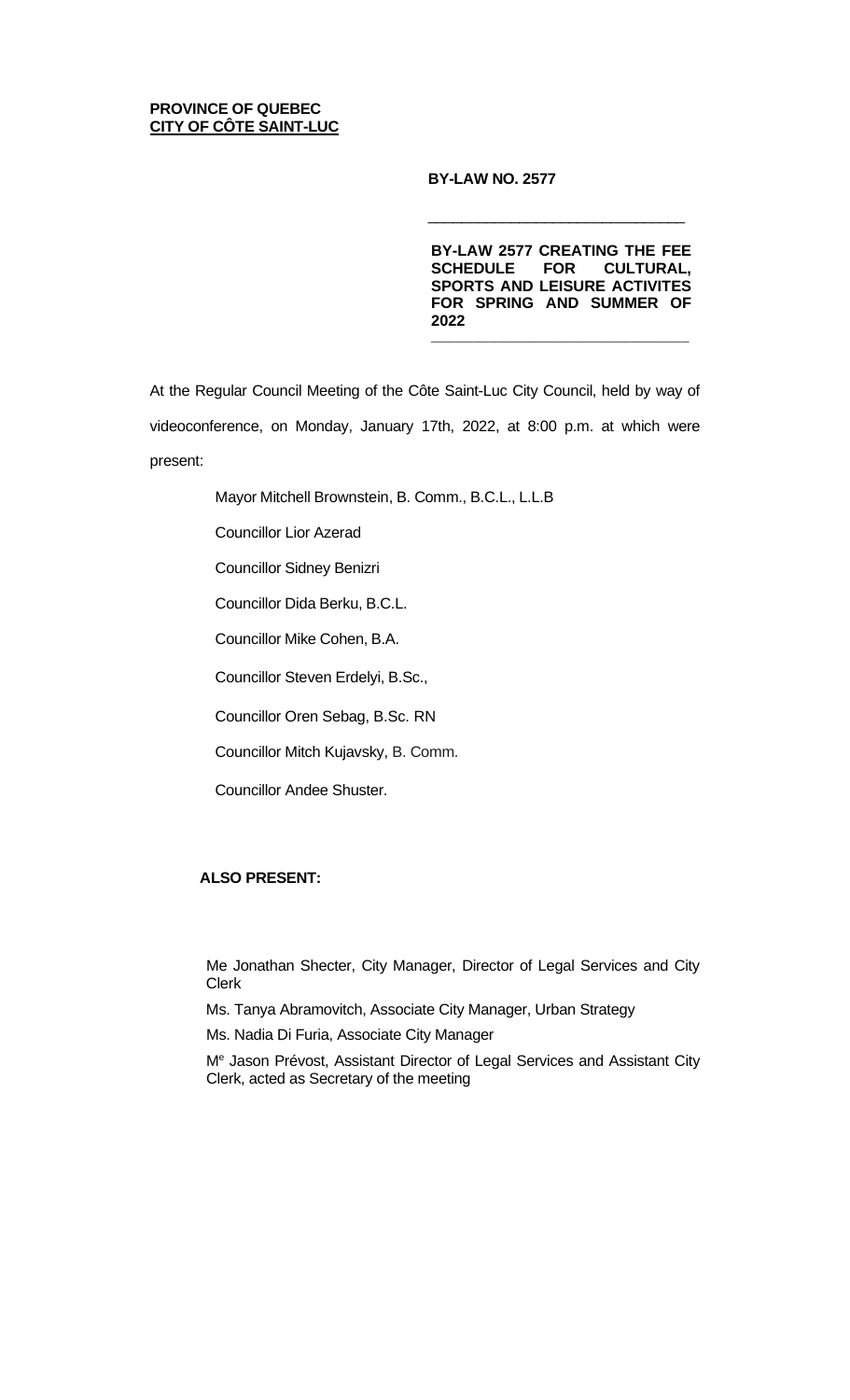# **ARTICLE 1**

The fees and fines set by this present By-law and more amply delineated in Annex A to form an integral part of the aforementioned by-law, are collected for the purpose of culture, sports and leisure activities for the Department of Parks and Recreation.

# **ARTICLE 2**

All of the fees set by this by-law include G.S.T. and Q.S.T. unless otherwise stated in said Annex A.

# **ARTICLE 3**

The present by-law shall come into force according to law.

(s) Mitchell Brownstein

MITCHELL BROWNSTEIN MAYOR

\_\_\_\_\_\_\_\_\_\_\_\_\_\_\_\_\_\_\_\_\_\_\_

(s) Jason Prévost

\_\_\_\_\_\_\_\_\_\_\_\_\_\_\_\_\_\_\_\_\_ JASON PRÉVOST ASSISTANT CITY CLERK

**CERTIFIED TRUE COPY**

**\_\_\_\_\_\_\_\_\_\_\_\_\_\_\_\_\_\_\_\_ JASON PRÉVOST ASSISTANT CITY CLERK**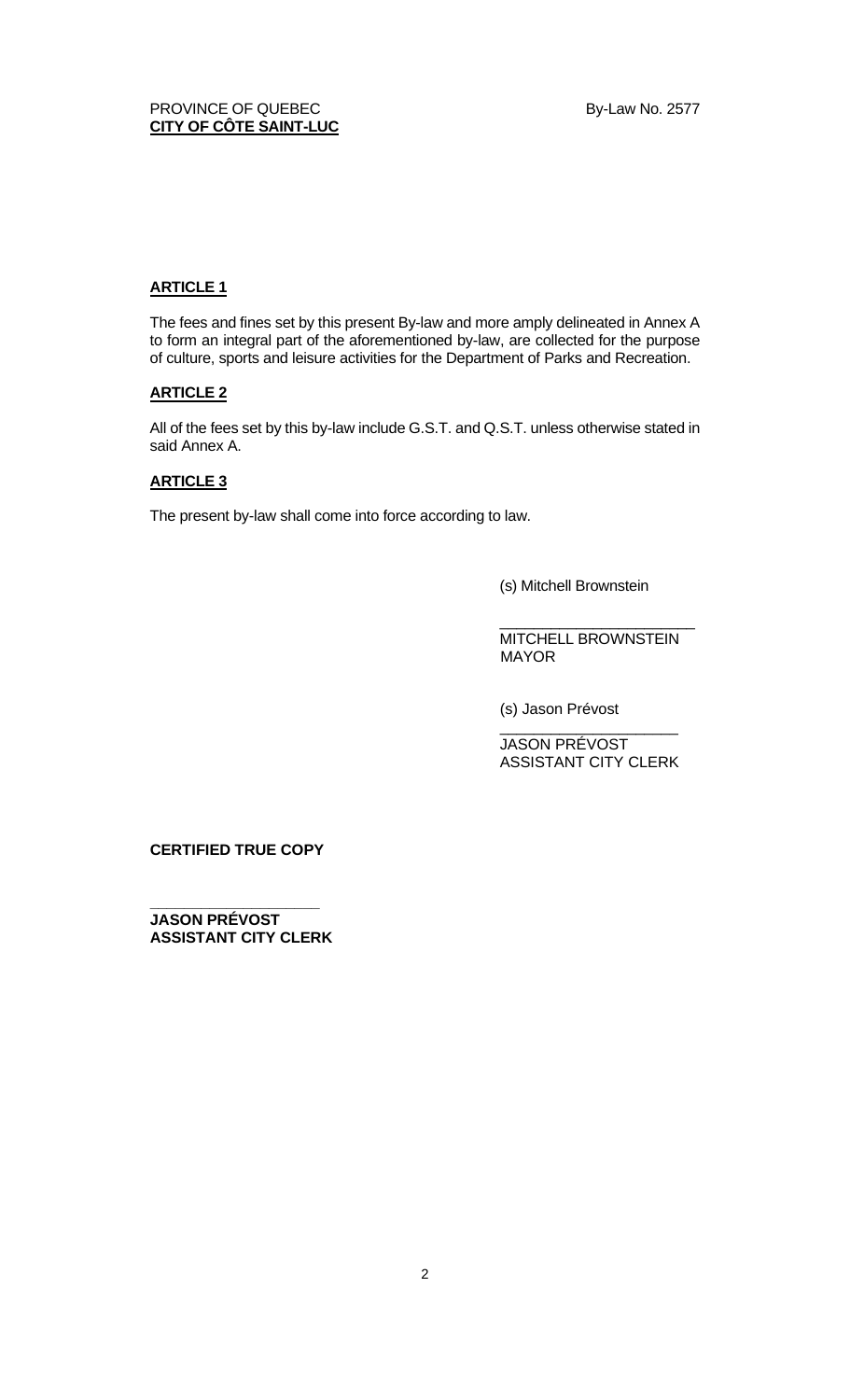|                 | <b>FEES: 2022</b>   |                       |                |
|-----------------|---------------------|-----------------------|----------------|
| <b>Resident</b> | <b>Non-Resident</b> | Non<br><b>Taxable</b> | <b>Taxable</b> |

**SPRING/SUMMER**

# **CHILDREN, TEENS, PARENT & TOT PROGRAMS**

| Parent & Child Clay (5-13 years)*                        |            |
|----------------------------------------------------------|------------|
|                                                          | per class  |
| Clay Creations (5-13 years)                              |            |
|                                                          | per class  |
| Children's Karate - All levels (5-10 years)              |            |
|                                                          | per class  |
| Music & Movement                                         |            |
|                                                          | per class  |
|                                                          | Drop-in    |
| Adapted Yoga (7-12 years)                                |            |
|                                                          | per class  |
| Adapted Art (7-12 years)                                 |            |
|                                                          | per class  |
| Adapted Music (7-12 years)                               |            |
|                                                          | per class  |
| Adapted Sportball (7-12 years)                           |            |
|                                                          | per class  |
| Sportball (7-12 years)                                   |            |
|                                                          | per class  |
| Adapted Dance (7-12 years) (NEW)                         |            |
|                                                          | per class  |
| General Adapted Programs (7-12 years) (NEW)              |            |
|                                                          | per class  |
| Teen Lounge Activity Room/Admission to game room/Drop-in |            |
|                                                          | each       |
| Teen Lounge Activity Outings                             |            |
|                                                          | per outing |

| per class | \$14.50         | \$18.00         | V          |  |
|-----------|-----------------|-----------------|------------|--|
|           |                 |                 |            |  |
| per class | \$11.50         | \$14.50         | $\sqrt{}$  |  |
|           |                 |                 |            |  |
| per class | \$18.00         | \$21.00         | $\sqrt{}$  |  |
|           |                 |                 |            |  |
| per class | \$10.00         | \$12.00         | V          |  |
| Drop-in   | \$15.00         | \$18.00         | V          |  |
|           |                 |                 |            |  |
| per class | \$13.00         | \$16.00         | $\sqrt{}$  |  |
|           |                 |                 |            |  |
| per class | \$19.00         | \$22.00         | V          |  |
|           |                 |                 |            |  |
| per class | \$13.00         | \$16.00         | $\sqrt{}$  |  |
|           |                 |                 |            |  |
| per class | \$13.00         | \$16.00         | $\sqrt{}$  |  |
|           |                 |                 |            |  |
| per class | \$13.00         | \$16.00         | $\sqrt{ }$ |  |
|           |                 |                 |            |  |
| per class | \$13.00         | \$16.00         | $\sqrt{}$  |  |
|           |                 |                 |            |  |
| per class | \$13.00         | \$16.00         | V          |  |
|           |                 |                 |            |  |
| each      | Fun Card or \$3 | \$3.00          | $\sqrt{}$  |  |
| er outing | \$10.00-\$70.00 | \$10.00-\$70.00 | V          |  |
|           |                 |                 |            |  |

\* second child in the family is registered at 50% of the rate

# **ADULT ART PROGRAMS**

| Watercolour                         |           |
|-------------------------------------|-----------|
|                                     | per class |
|                                     | Drop-In   |
| <b>Live Art</b>                     |           |
|                                     | per class |
| Soapstone Sculpture                 |           |
|                                     | per class |
| <b>Advanced Painting Techniques</b> |           |
|                                     | per class |
| Painting with Harvey (ZOOM)         |           |
|                                     | per class |
| <b>Cabaret Night</b>                |           |
|                                     | per show  |
| <b>Adapted Clay Creation</b>        |           |
|                                     | session   |
| Open Studio                         |           |
|                                     | per class |
| Multi Media with Collage            |           |
|                                     | per class |
| Abstract Acrylic and Collage        |           |
|                                     | per class |
| Paint Night                         |           |
|                                     | per class |

| per class | \$23.00           | \$27.00           |   |
|-----------|-------------------|-------------------|---|
| Drop-In   | \$28.00           | \$35.00           |   |
|           |                   |                   |   |
| per class | \$27.00           | \$31.00           |   |
|           |                   |                   |   |
| per class | \$25.00           | \$29.00           | V |
|           |                   |                   |   |
| per class | \$25.00           | \$29.00           |   |
|           |                   |                   |   |
| per class | \$24.00           | \$29.00           | N |
|           |                   |                   |   |
| per show  | \$10.00           | \$10.00           |   |
|           |                   |                   |   |
| session   | \$140.00          | \$160.00          |   |
|           |                   |                   |   |
| per class | \$25.00           | \$29.00           |   |
|           |                   |                   |   |
| per class | \$25.00           | \$29.00           |   |
|           | \$25.00           | \$29.00           | V |
| per class |                   |                   |   |
| per class | \$50.00 / \$65.00 | \$65.00 / \$80.00 |   |
|           |                   |                   |   |

## **AQUATIC PROGRAMS**

**Group Swimming Lessons**

| Red Cross - Preschool & Swim Kids Level 1-4 (30 minutes) |           |
|----------------------------------------------------------|-----------|
|                                                          | per class |
| Red Cross - Swim Kids Levels 5-10 (45 minutes)           |           |
|                                                          | per class |
| Adult Learn to Swim                                      |           |
|                                                          | per class |
| Swim to Survive                                          |           |
|                                                          | per class |

#### **Aquafit - General Classes with Combination Discount \***

| <b>Shallow Water</b>      |           |
|---------------------------|-----------|
|                           | per class |
| Deep Water                |           |
|                           | per class |
| Deep Water Aquacise       |           |
|                           | per class |
| Aquatit Drop-in Eee (NEW) |           |

\* Registration in 2 programs get a discount of 8.62%, 3 get a discount of 17.24%, 4 get a discount of 25.68% and 5 get a discount of 35.50%.

| per class | \$8.50  | \$10.00 |  |
|-----------|---------|---------|--|
|           |         |         |  |
| per class | \$9.00  | \$10.50 |  |
|           |         |         |  |
| per class | \$11.00 | \$13.00 |  |
|           |         |         |  |
| per class | \$6.50  | \$8.00  |  |
|           |         |         |  |

| <b>Shallow Water</b>      |         |         |  |
|---------------------------|---------|---------|--|
| per class                 | \$7.50  | \$9.00  |  |
| Deep Water                |         |         |  |
| per class                 | \$7.50  | \$9.00  |  |
| Deep Water Aquacise       |         |         |  |
| per class                 | \$7.50  | \$9.00  |  |
| Aquafit Drop-in Fee (NEW) | \$10.50 | \$12.50 |  |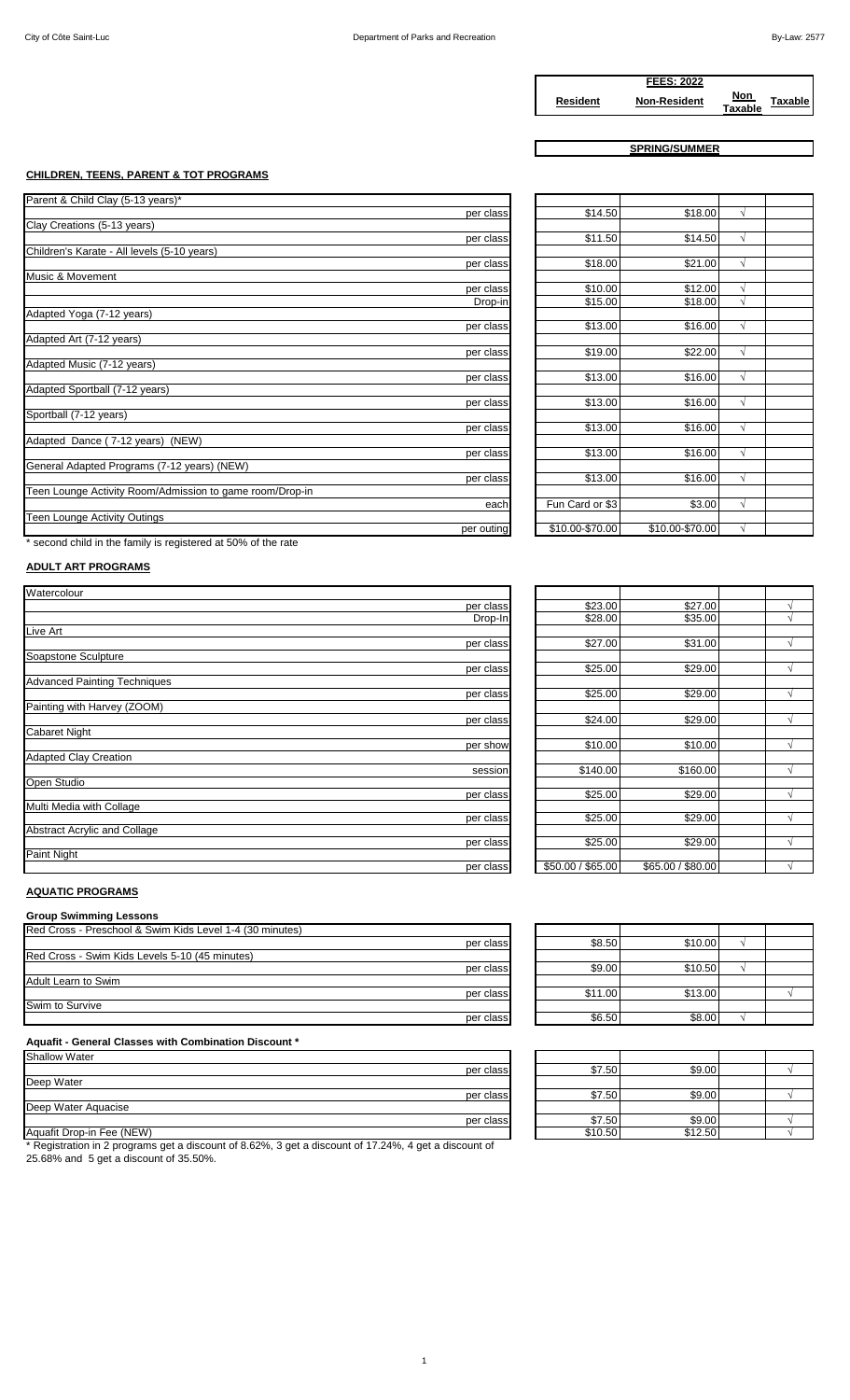|                 | <b>FEES: 2022</b>   |                       |                |
|-----------------|---------------------|-----------------------|----------------|
| <b>Resident</b> | <b>Non-Resident</b> | Non<br><b>Taxable</b> | <b>Taxable</b> |
|                 |                     |                       |                |

**SPRING/SUMMER**

| Aquafit - Specialty Classes (Not included in Combination pricing) |  |
|-------------------------------------------------------------------|--|
| Pre-Natal                                                         |  |

|                           | per class |
|---------------------------|-----------|
| Baby Swim (Mom's & Tot's) |           |
|                           | per class |
| Aquacycle                 |           |
|                           | per class |
| Easy Cycle                |           |
|                           | per class |
| Aqua Arthritis            |           |
|                           | per class |
| Aqua Training             |           |
|                           | per class |

| \$5.00 | \$6.50 |        |
|--------|--------|--------|
| \$7.50 | \$9.00 |        |
| \$7.50 | \$9.00 |        |
| \$7.50 | \$9.00 |        |
| \$7.50 | \$9.00 |        |
|        | \$5.00 | \$6.50 |

## **ADULT EXERCISE PROGRAMS**

# **Fitness for Adults with Combination Discount \***

| Pump & Stretch                                      |           |         |         |               |
|-----------------------------------------------------|-----------|---------|---------|---------------|
|                                                     | per class | \$12.00 | \$15.00 | $\lambda$     |
| <b>Boot Camp</b>                                    |           |         |         |               |
|                                                     | per class | \$12.00 | \$15.00 | $\lambda$     |
| <b>Body Sculpt</b>                                  |           |         |         |               |
|                                                     | per class | \$12.00 | \$15.00 | $\lambda$     |
| Cardio Mondo                                        |           |         |         |               |
|                                                     | per class | \$12.00 | \$15.00 |               |
| Piloxing                                            |           |         |         |               |
|                                                     | per class | \$12.00 | \$15.00 | $\lambda$     |
| Zumba (all catagories)                              |           |         |         |               |
|                                                     | per class | \$12.00 | \$15.00 | $\mathcal{L}$ |
| Tone and Sculpt                                     |           |         |         |               |
|                                                     | per class | \$12.00 | \$15.00 | $\lambda$     |
| Cardio, Toning and Stretch (NEW)                    |           |         |         |               |
|                                                     | per class | \$12.00 | \$15.00 | $\lambda$     |
| Gentle Fitness (NEW)                                |           |         |         |               |
|                                                     | per class | \$12.00 | \$15.00 | $\lambda$     |
| Insanity (NEW)                                      |           |         |         |               |
|                                                     | per class | \$12.00 | \$15.00 | $\lambda$     |
| Aerobics Classes Drop-In Fee (Zen Fitness included) |           | \$15.00 | \$18.00 | $\gamma$      |

| per class | \$12.00 | \$15.00 | V         |
|-----------|---------|---------|-----------|
|           |         |         |           |
| per class | \$12.00 | \$15.00 | V         |
|           |         |         |           |
| per class | \$12.00 | \$15.00 | V         |
|           |         |         |           |
| per class | \$12.00 | \$15.00 | $\sqrt{}$ |
|           |         |         |           |
| per class | \$12.00 | \$15.00 | V         |
|           |         |         |           |
| per class | \$12.00 | \$15.00 | V         |
|           | \$12.00 | \$15.00 |           |
| per class |         |         |           |
| per class | \$12.00 | \$15.00 | N         |
|           |         |         |           |
| per class | \$12.00 | \$15.00 | V         |
|           |         |         |           |
| per class | \$12.00 | \$15.00 | V         |
|           |         |         |           |
|           | \$15.00 | \$18.00 | V         |

\* Registration in 2 of these programs get a discount of 10%, or registration in 3 get a discount of 15%

#### **Zen Fitness for Adults with Combination Discount\***

| Tai Chi                   |           |
|---------------------------|-----------|
|                           | per class |
| Yoga                      |           |
|                           | per class |
| Chair Yoga                |           |
|                           | per class |
| <b>Pilates</b>            |           |
|                           | per class |
| Alignment flow Yoga (NEW) |           |
|                           | per class |
| Vinyasa Yoga (NEW)        |           |
|                           |           |

\* Registration in 2 of these programs get a discount of 10%, or registration in 3 get a discount of 15%

#### **Adult Dance**

| Line Dancing                |               |
|-----------------------------|---------------|
|                             | classi<br>per |
| Social Dancing (per couple) |               |
|                             | class<br>per  |

## **SPORTS PROGRAMS**

## **Tennis**

| <b>TSP</b><br>. (asses)<br>(Indoor)<br>ennis<br>ʻА<br>S۲ |                        |
|----------------------------------------------------------|------------------------|
|                                                          | per<br>$\sim$<br>udool |

| session |
|---------|
|         |
| session |
|         |
|         |
| session |
|         |
|         |
| session |
|         |

| per class | \$13.00 | \$16.50 |  |
|-----------|---------|---------|--|
|           |         |         |  |
| per class | \$13.00 | \$16.50 |  |
|           |         |         |  |
| per class | \$13.00 | \$16.50 |  |
|           |         |         |  |
| per class | \$13.00 | \$16.50 |  |
|           |         |         |  |
| per class | \$13.00 | \$16.50 |  |
|           |         |         |  |
|           | \$13.00 | \$16.50 |  |

|           |         | <b>SPRING</b> |  |
|-----------|---------|---------------|--|
| per class | \$14.00 | \$18.00       |  |
|           |         |               |  |
| per class | \$12.00 | \$14.00       |  |
|           |         |               |  |

|           |         | <b>SUMMER</b> |  |
|-----------|---------|---------------|--|
| per class | \$15.00 | $F^{\wedge}$  |  |
|           |         |               |  |

| session | \$85.00  | \$110.00 |  |
|---------|----------|----------|--|
|         |          |          |  |
| session | \$100.00 | \$125.00 |  |
|         |          |          |  |
|         |          |          |  |
| session | \$65.00  | \$80.00  |  |
|         |          |          |  |
|         |          |          |  |
| session | \$65.00  | \$80.00  |  |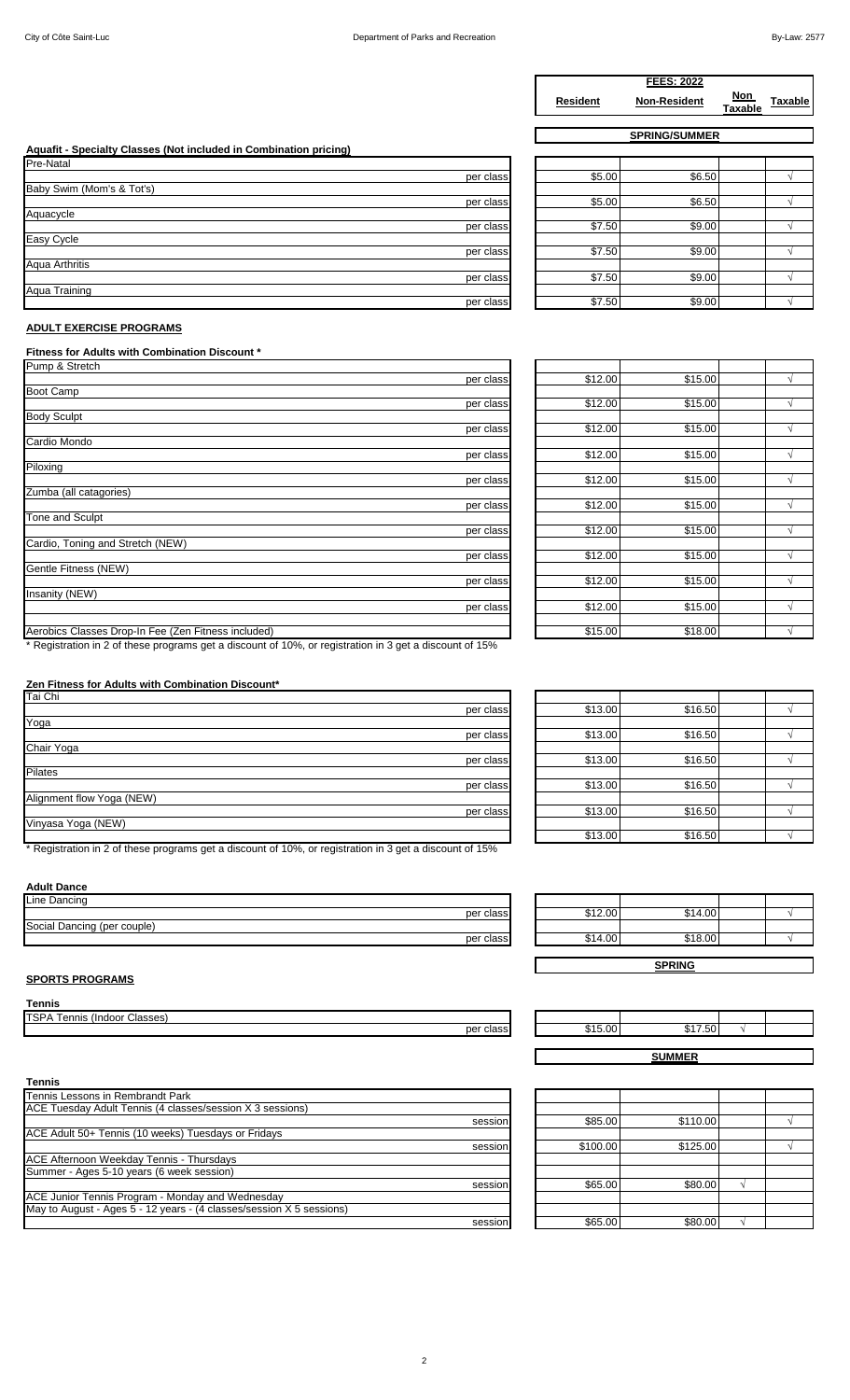|                                                                                                                                                                                                                                                                                                                                                         |                      | <b>FEES: 2022</b>    |                          |                         |
|---------------------------------------------------------------------------------------------------------------------------------------------------------------------------------------------------------------------------------------------------------------------------------------------------------------------------------------------------------|----------------------|----------------------|--------------------------|-------------------------|
|                                                                                                                                                                                                                                                                                                                                                         | Resident             | <b>Non-Resident</b>  | Non<br><b>Taxable</b>    | Taxable                 |
|                                                                                                                                                                                                                                                                                                                                                         |                      |                      |                          |                         |
|                                                                                                                                                                                                                                                                                                                                                         |                      |                      |                          |                         |
|                                                                                                                                                                                                                                                                                                                                                         |                      | <b>FLAT RATE</b>     |                          |                         |
| <b>TEEN PROGRAM</b>                                                                                                                                                                                                                                                                                                                                     |                      |                      |                          |                         |
| Babysitting Workshop (7 hours<br>Stay Safe (5 hours) (NEW)                                                                                                                                                                                                                                                                                              | \$65.00<br>\$65.00   | \$80.00<br>\$80.00   | $\sqrt{ }$<br>$\sqrt{ }$ |                         |
|                                                                                                                                                                                                                                                                                                                                                         |                      |                      |                          |                         |
| <b>DRAMATIC SOCIETY</b>                                                                                                                                                                                                                                                                                                                                 |                      |                      |                          |                         |
| <b>Dramatic Society</b>                                                                                                                                                                                                                                                                                                                                 | \$115.00             | \$115.00             |                          | $\sqrt{ }$              |
| <b>ADULT FITNESS</b>                                                                                                                                                                                                                                                                                                                                    |                      |                      |                          |                         |
| Social Dancing Practice Night (5 nights)<br><b>Meditation Intensive</b>                                                                                                                                                                                                                                                                                 | \$68.00<br>\$140.00  | \$85.00<br>\$170.00  |                          | V<br>$\sqrt{ }$         |
|                                                                                                                                                                                                                                                                                                                                                         |                      |                      |                          |                         |
| <b>SPORTS PROGRAMS</b><br>Recreational Beach Volleyball (Outdoor) (NEW)                                                                                                                                                                                                                                                                                 | \$30.00              | \$40.00              |                          | V                       |
| Competitive Beach Volleyball (NEW)                                                                                                                                                                                                                                                                                                                      | \$30.00              | \$40.00              |                          | $\sqrt{}$               |
|                                                                                                                                                                                                                                                                                                                                                         |                      |                      |                          |                         |
| <b>BASEBALL PRORGRAMS</b><br>Intro to Intercommunity Baseball 1x / week                                                                                                                                                                                                                                                                                 |                      |                      |                          |                         |
| session                                                                                                                                                                                                                                                                                                                                                 | \$90.00              | \$112.00             | $\sqrt{}$                |                         |
| Intro to Intercommunity Baseball 2x / week                                                                                                                                                                                                                                                                                                              |                      |                      |                          |                         |
| session<br>T-Ball (all categories)                                                                                                                                                                                                                                                                                                                      | \$130.00             | \$163.00             | $\sqrt{}$                |                         |
| $1x /$ week                                                                                                                                                                                                                                                                                                                                             | \$90.00              | \$112.00             | $\sqrt{ }$               |                         |
| 2x / week                                                                                                                                                                                                                                                                                                                                               | \$130.00             | \$163.00             | $\sqrt{ }$               |                         |
| <b>BASEBALL TEAMS</b>                                                                                                                                                                                                                                                                                                                                   |                      |                      |                          |                         |
| Inter-Community Baseball:                                                                                                                                                                                                                                                                                                                               |                      |                      |                          |                         |
| Mosquito "A & B" / Peewee "A & B"<br>session                                                                                                                                                                                                                                                                                                            | \$200.00             | N/A                  | $\sqrt{ }$               |                         |
| Bantam "A & B"                                                                                                                                                                                                                                                                                                                                          |                      |                      |                          |                         |
| session<br>Midget "A"                                                                                                                                                                                                                                                                                                                                   | \$185.00             | N/A                  |                          | $\sqrt{}$               |
| session                                                                                                                                                                                                                                                                                                                                                 | \$185.00             | N/A                  |                          | $\sqrt{}$               |
|                                                                                                                                                                                                                                                                                                                                                         |                      |                      |                          |                         |
| <b>SOCCER</b><br>Outdoor Soccer (without uniforms)                                                                                                                                                                                                                                                                                                      |                      |                      |                          |                         |
| $1x /$ week                                                                                                                                                                                                                                                                                                                                             | \$85.00              | \$106.00             | $\sqrt{}$                |                         |
| $2x /$ week                                                                                                                                                                                                                                                                                                                                             | \$130.00             | \$163.00             | $\sqrt{ }$               |                         |
| Outdoor Soccer (with uniforms)<br>per class                                                                                                                                                                                                                                                                                                             | \$14.29              | \$17.86              | $\sqrt{}$                |                         |
| $1x /$ week                                                                                                                                                                                                                                                                                                                                             | \$100.00             | \$125.00             | $\sqrt{ }$               |                         |
| 2x / week                                                                                                                                                                                                                                                                                                                                               | \$150.00             | \$188.00             | $\sqrt{}$                |                         |
|                                                                                                                                                                                                                                                                                                                                                         |                      |                      |                          |                         |
| <b>VARIOUS SPORTS</b>                                                                                                                                                                                                                                                                                                                                   |                      |                      |                          |                         |
| Street Hockey - all categories (7 weeks)                                                                                                                                                                                                                                                                                                                |                      |                      |                          |                         |
| session                                                                                                                                                                                                                                                                                                                                                 | \$90.00              | \$112.00             | $\sqrt{}$                |                         |
| SNAG Golf (NEW)<br>session                                                                                                                                                                                                                                                                                                                              | \$125.00             | \$150.00             |                          | $\sqrt{}$               |
|                                                                                                                                                                                                                                                                                                                                                         |                      |                      |                          |                         |
| <b>AQUATIC PROGRAMS</b>                                                                                                                                                                                                                                                                                                                                 |                      |                      |                          |                         |
| <b>Group Swimming Lessons</b>                                                                                                                                                                                                                                                                                                                           |                      |                      |                          |                         |
|                                                                                                                                                                                                                                                                                                                                                         | \$100.00<br>\$100.00 | \$120.00<br>\$120.00 | $\sqrt{ }$               |                         |
|                                                                                                                                                                                                                                                                                                                                                         |                      |                      |                          |                         |
| Competitive Swimming Lessons (14 years & Older)<br><b>Summer Swim Teams</b>                                                                                                                                                                                                                                                                             |                      |                      |                          |                         |
| Water Polo Lessons- Outdoor                                                                                                                                                                                                                                                                                                                             | \$240.00<br>\$75.00  | \$240.00<br>\$75.00  | $\sqrt{}$                | $\sqrt{ }$              |
| Synchro Lessons - Outdoor                                                                                                                                                                                                                                                                                                                               | \$85.00              | \$85.00              | $\sqrt{}$                |                         |
| Youth Swim Team Outdoor<br>Youth Elite Triathlon Team - Summer Program                                                                                                                                                                                                                                                                                  | \$85.00<br>\$315.00  | \$85.00<br>\$315.00  | $\sqrt{ }$               | $\sqrt{}$               |
| Masters Triathlon Team - Summer Program                                                                                                                                                                                                                                                                                                                 | \$315.00             | \$315.00             |                          | $\sqrt{}$               |
| Technical Stroke Clinics (per week)                                                                                                                                                                                                                                                                                                                     | \$65.00              | \$65.00              | $\sqrt{ }$               |                         |
| Technical Swim Camps (Weekly) (9 years & Up)<br>Intro To Triathlon (Under 14 years)                                                                                                                                                                                                                                                                     | \$75.00<br>\$125.00  | \$75.00<br>\$125.00  | $\sqrt{ }$               | $\sqrt{}$               |
|                                                                                                                                                                                                                                                                                                                                                         | \$145.00             | \$145.00             |                          | $\sqrt{}$               |
|                                                                                                                                                                                                                                                                                                                                                         | \$360.00             | \$360.00             |                          | $\sqrt{}$               |
| <b>Lifesaving Courses</b>                                                                                                                                                                                                                                                                                                                               |                      |                      |                          |                         |
| Bronze Star (NEW)                                                                                                                                                                                                                                                                                                                                       | \$110.00             | \$135.00             |                          |                         |
| Bronze Medallion (10 weeks)<br>Bronze Cross(10 weeks)                                                                                                                                                                                                                                                                                                   | \$245.00<br>\$270.00 | \$285.00<br>\$305.00 |                          | $\sqrt{}$<br>$\sqrt{}$  |
| Standard First Aid (1 weekend)                                                                                                                                                                                                                                                                                                                          | \$105.00             | \$135.00             |                          | $\sqrt{}$               |
| National Lifeguard (10 weeks)                                                                                                                                                                                                                                                                                                                           | \$305.00             | \$345.00             |                          | $\sqrt{}$<br>$\sqrt{}$  |
| National Lifeguard or Bronze Cross Recertification (1 day)<br>CPR/AED Training (1 day)                                                                                                                                                                                                                                                                  | \$100.00<br>\$50.00  | \$115.00<br>\$65.00  |                          | $\sqrt{ }$              |
|                                                                                                                                                                                                                                                                                                                                                         | \$315.00             | \$365.00             |                          | $\sqrt{}$               |
| <b>Instructors Courses</b>                                                                                                                                                                                                                                                                                                                              |                      |                      |                          |                         |
|                                                                                                                                                                                                                                                                                                                                                         | \$315.00             | \$360.00             |                          | √                       |
| Competitive Swimming Lessons (13 years & Under)<br>Masters (16 years and older) - Outdoor<br>Intro To Triathlon (14 years and over)<br>Masters Triathlon - OPEN WATER (NEW)<br>Lifeguard In Training (4 weeks)<br>Lifesaving Instructor (25 hours)<br>Lifesaving Instructor Recertification (4 hours)<br>Red Cross Instructor Training - WSI (24 hours) | \$115.00<br>\$355.00 | \$140.00<br>\$425.00 |                          | $\sqrt{}$<br>$\sqrt{ }$ |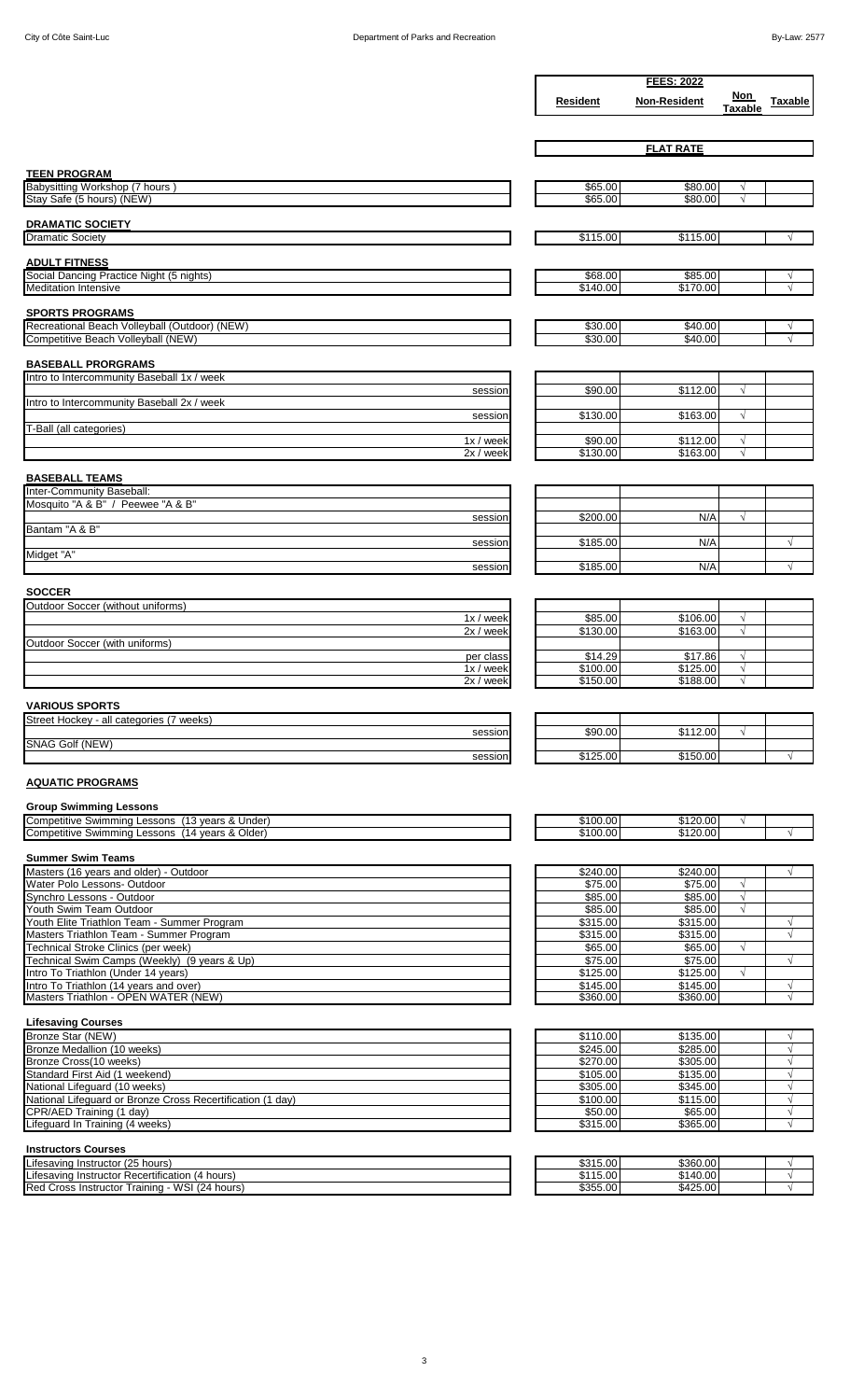|                 | <b>FEES: 2022</b>   |                |                |
|-----------------|---------------------|----------------|----------------|
| <b>Resident</b> | <b>Non-Resident</b> | Non<br>Taxable | <b>Taxable</b> |

**FLAT RATE**

# **DAY CAMP**

| Sports                  |                     |
|-------------------------|---------------------|
|                         | Early Bird per week |
|                         | Regular per week    |
| <b>Trudeau Arts</b>     |                     |
|                         | Early Bird per week |
|                         | Regular per week    |
| C.I.T Program           |                     |
|                         | Early Bird per week |
|                         | Regular per week    |
| <b>Ultimate Leaders</b> |                     |
|                         | Early Bird per week |
|                         | Regular per week    |
| <b>Extended Hours</b>   |                     |
|                         | Mornings per week   |
|                         | Afternoon per week  |

| Early Bird per week | \$180.00 | \$210.00 |   |  |
|---------------------|----------|----------|---|--|
| Regular per week    | \$200.00 | \$230.00 |   |  |
|                     |          |          |   |  |
| Early Bird per week | \$180.00 | \$210.00 |   |  |
| Regular per week    | \$200.00 | \$230.00 | N |  |
|                     |          |          |   |  |
| Early Bird per week | \$105.00 | \$120.00 |   |  |
| Regular per week    | \$130.00 | \$150.00 |   |  |
|                     |          |          |   |  |
| Early Bird per week | \$160.00 | \$180.00 |   |  |
| Regular per week    | \$180.00 | \$210.00 |   |  |
|                     |          |          |   |  |
| Mornings per week   | \$25.00  | \$30.00  |   |  |
| Afternoon per week  | \$30.00  | \$40.00  |   |  |

**All above fees are tax included.** All Adult Socio Cultural programs provide seniors a reduction in fees of 20%, which are not included in the above. (age 60+ years)